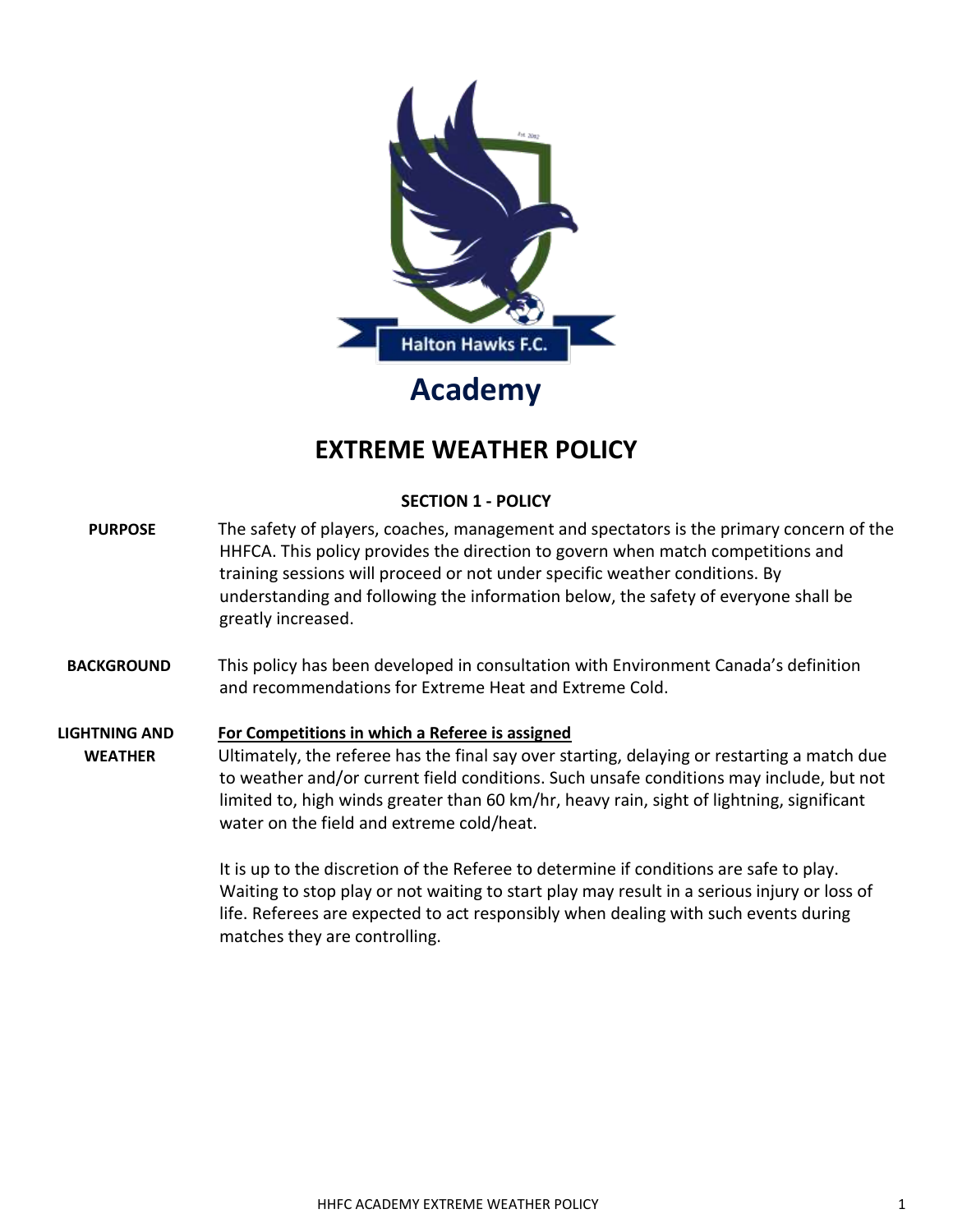## **For Competitions in which a Referee is not assigned**

For the HHFCA programs in which a referee is typically not assigned to a match, the Game Leader for each team will collectively have the final say over starting, delaying or restarting a match due to weather and/or current field conditions. Such unsafe conditions may include, but not limited to, high winds greater than 60 km/hr, heavy rain, sight of lightning, significant water on the field and extreme cold/heat.

It is up to the discretion of each Coach (or designate) to determine if conditions are safe to play. Waiting to stop play or not waiting to start play may result in a serious injury or loss of life. Coaches and Team Officials are expected to act responsibly when dealing with such events during matches they are involved with. Coaches are encouraged to document and capture unsafe field conditions and/or weather events at the field during the match, and provide to the HHFCA.

### **Training Sessions**

Coaches and Team Officials are expected to act responsibly to ensure conditions are safe for training. Coaches are encouraged to cancel trainings when conditions are not safe, and are encouraged to document and capture unsafe field conditions and/or weather events at the field during the match.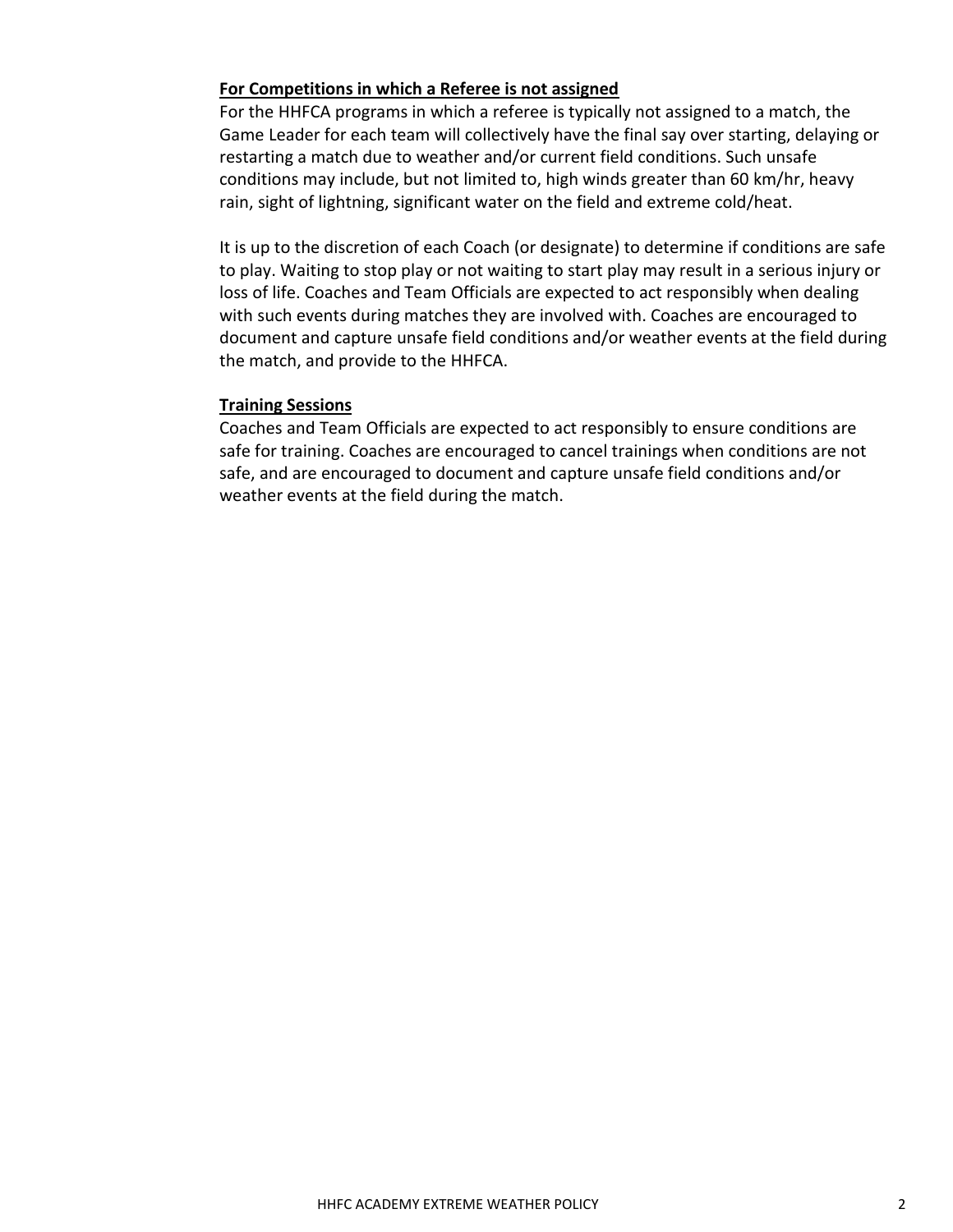| <b>EXTREME HEAT</b>           | With the changing climate conditions, the Milton area has seen an increase in the                                                                                              |                                                                                        |                             |  |
|-------------------------------|--------------------------------------------------------------------------------------------------------------------------------------------------------------------------------|----------------------------------------------------------------------------------------|-----------------------------|--|
|                               | number of high heat days during the outdoor playing season. To ensure a safe and                                                                                               |                                                                                        |                             |  |
|                               |                                                                                                                                                                                | enjoyable playing experience, the HHFCA shall govern competitions and trainings in     |                             |  |
|                               |                                                                                                                                                                                | the following matter with respect to high and/or extreme heat.                         |                             |  |
|                               |                                                                                                                                                                                |                                                                                        |                             |  |
|                               |                                                                                                                                                                                | Where the air temperatures (including the Humidex) reach the following thresholds      |                             |  |
|                               |                                                                                                                                                                                | one (1) hour prior to a match or training, the HHFCA shall take the following actions: |                             |  |
|                               |                                                                                                                                                                                |                                                                                        |                             |  |
|                               | Temperature                                                                                                                                                                    | Match                                                                                  | <b>Training</b>             |  |
|                               | 32C or under                                                                                                                                                                   | Proceed as normal                                                                      | Proceed as normal           |  |
|                               | 32C and 38C                                                                                                                                                                    | Match to proceed.                                                                      | Additional breaks should    |  |
|                               |                                                                                                                                                                                | The Match must have at                                                                 | be incorporated into the    |  |
|                               |                                                                                                                                                                                | least one, 2 minute water                                                              | training session            |  |
|                               |                                                                                                                                                                                | break in each half. It is up                                                           |                             |  |
|                               |                                                                                                                                                                                | to the discretion of the                                                               |                             |  |
|                               |                                                                                                                                                                                | Referee and/or coaches to                                                              |                             |  |
|                               |                                                                                                                                                                                | provide additional water                                                               |                             |  |
|                               |                                                                                                                                                                                | breaks in each half.                                                                   |                             |  |
|                               |                                                                                                                                                                                |                                                                                        |                             |  |
|                               |                                                                                                                                                                                | For those situations where                                                             |                             |  |
|                               |                                                                                                                                                                                | teams can not field a                                                                  |                             |  |
|                               |                                                                                                                                                                                | minimum of 11 players, it                                                              |                             |  |
|                               |                                                                                                                                                                                | is recommended that both                                                               |                             |  |
|                               |                                                                                                                                                                                | coaches and referee(s)                                                                 |                             |  |
|                               |                                                                                                                                                                                | agree to shorten the game                                                              |                             |  |
|                               |                                                                                                                                                                                | by at least 10%                                                                        |                             |  |
|                               | Above 38C                                                                                                                                                                      | Match is cancelled                                                                     | Training sessions are to be |  |
|                               |                                                                                                                                                                                |                                                                                        | cancelled                   |  |
|                               |                                                                                                                                                                                |                                                                                        |                             |  |
|                               |                                                                                                                                                                                | In addition to the air temperature, the HHFCA shall cancel matches and/or trainings    |                             |  |
|                               |                                                                                                                                                                                | one (1) hour in advance should the Air Quality Index be Poor in the Milton area (as    |                             |  |
|                               | determined by Environment Canada).                                                                                                                                             |                                                                                        |                             |  |
|                               |                                                                                                                                                                                |                                                                                        |                             |  |
| <b>COLD</b>                   | <b>Outdoor Matches and Trainings</b>                                                                                                                                           |                                                                                        |                             |  |
| <b>CONDITIONS</b>             |                                                                                                                                                                                |                                                                                        |                             |  |
|                               |                                                                                                                                                                                |                                                                                        |                             |  |
|                               | Where the air temperatures (including the wind chill) reach the following thresholds<br>one (1) hour prior to a match or training, the HHFCA shall take the following actions: |                                                                                        |                             |  |
|                               |                                                                                                                                                                                |                                                                                        |                             |  |
|                               | Temperature                                                                                                                                                                    | Match                                                                                  | <b>Training</b>             |  |
|                               | 2C or above                                                                                                                                                                    | Proceed as normal                                                                      | Proceed as normal           |  |
|                               | Under 2C                                                                                                                                                                       | Match is cancelled                                                                     | Coaches shall cancel the    |  |
|                               |                                                                                                                                                                                |                                                                                        | training session            |  |
|                               |                                                                                                                                                                                |                                                                                        |                             |  |
|                               | <b>Indoor Matches and Trainings</b>                                                                                                                                            |                                                                                        |                             |  |
|                               |                                                                                                                                                                                | The HHFCA, upon its discretion as being unsafe, cancel HHFCA program scheduled         |                             |  |
|                               | within its facilities due to current weather conditions                                                                                                                        |                                                                                        |                             |  |
|                               |                                                                                                                                                                                |                                                                                        |                             |  |
| <b>SECTION 2 - PROCEDURES</b> |                                                                                                                                                                                |                                                                                        |                             |  |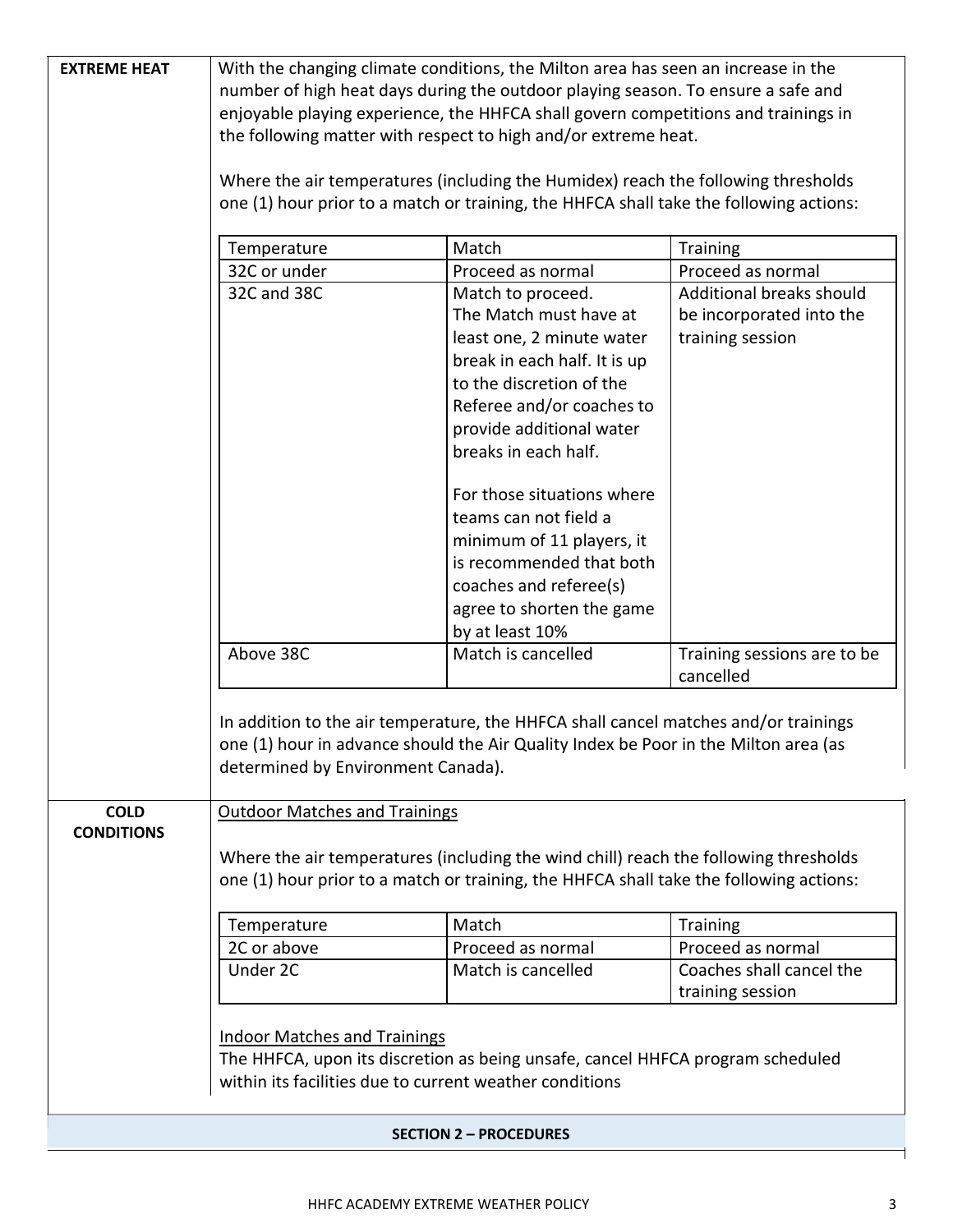| <b>LIGHTNING AND</b><br><b>WEATHER</b> | At any time upon confirmation of lightning, the Referee or Game Leader may suspend or<br>cancel the match. The Referee or Game Leader is not required first suspend the match<br>prior to making the decision to cancel.                                                                                                                                                                                                        |  |  |
|----------------------------------------|---------------------------------------------------------------------------------------------------------------------------------------------------------------------------------------------------------------------------------------------------------------------------------------------------------------------------------------------------------------------------------------------------------------------------------|--|--|
|                                        | Seek shelter when the time difference between the sight of lightning and the sound of<br>thunder is thirty (30) seconds or less. It is recommended that you wait thirty (30) minutes<br>or more after hearing the last thunder before leaving the shelter. If you cannot see the<br>lightning, just hearing the thunder is a good back up rule.                                                                                 |  |  |
|                                        | Guidance<br>When lightning is detected, you can determine the distance of lightning in your area by<br>counting the number of seconds between the flash and the first sound of the thunder<br>and dividing by five (5). This will give you the distance in miles from your location.<br>Remember, if you are in a higher elevation, the lightning can come upon you much<br>quicker and your reaction time is greatly hindered. |  |  |
| <b>EXTREME HEAT</b>                    | When high or extreme heat is present one (1) hour prior to the start of a match or training,<br>the HHFCA shall send an email communication to all relevant participants, coaches and<br>referees outlining the status of the Match. In addition, the HHFCA will post such<br>information on its social channels, Facebook, Instagram and Twitter, and its website.                                                             |  |  |
|                                        | It is the responsibility of each participant to ensure the correct email address is on file with<br>the HHFCA (using the HHFCA's methods) and it is recommended that each participant,<br>coach and referee consult with or follow the HHFCA's social channels and website.                                                                                                                                                     |  |  |
| <b>EXTREME COLD</b>                    | When cold conditions trigger the Cold Weather component of this policy one (1) hours prior to<br>the Match or training, the HHFCA shall send an email communication to all relevant<br>participants, coaches and referees outlining the status of the Match. In addition, the HHFCA<br>will post such information on its social channels, Facebook and Twitter, and its website.                                                |  |  |
|                                        | It is the responsibility of each participant to ensure the correct email address is on file with<br>the HHFCA (using the HHFCA's methods) and it is recommended that each participant,<br>coach and referee consult with or follow the HHFCA's social channels and website.                                                                                                                                                     |  |  |
|                                        |                                                                                                                                                                                                                                                                                                                                                                                                                                 |  |  |
|                                        |                                                                                                                                                                                                                                                                                                                                                                                                                                 |  |  |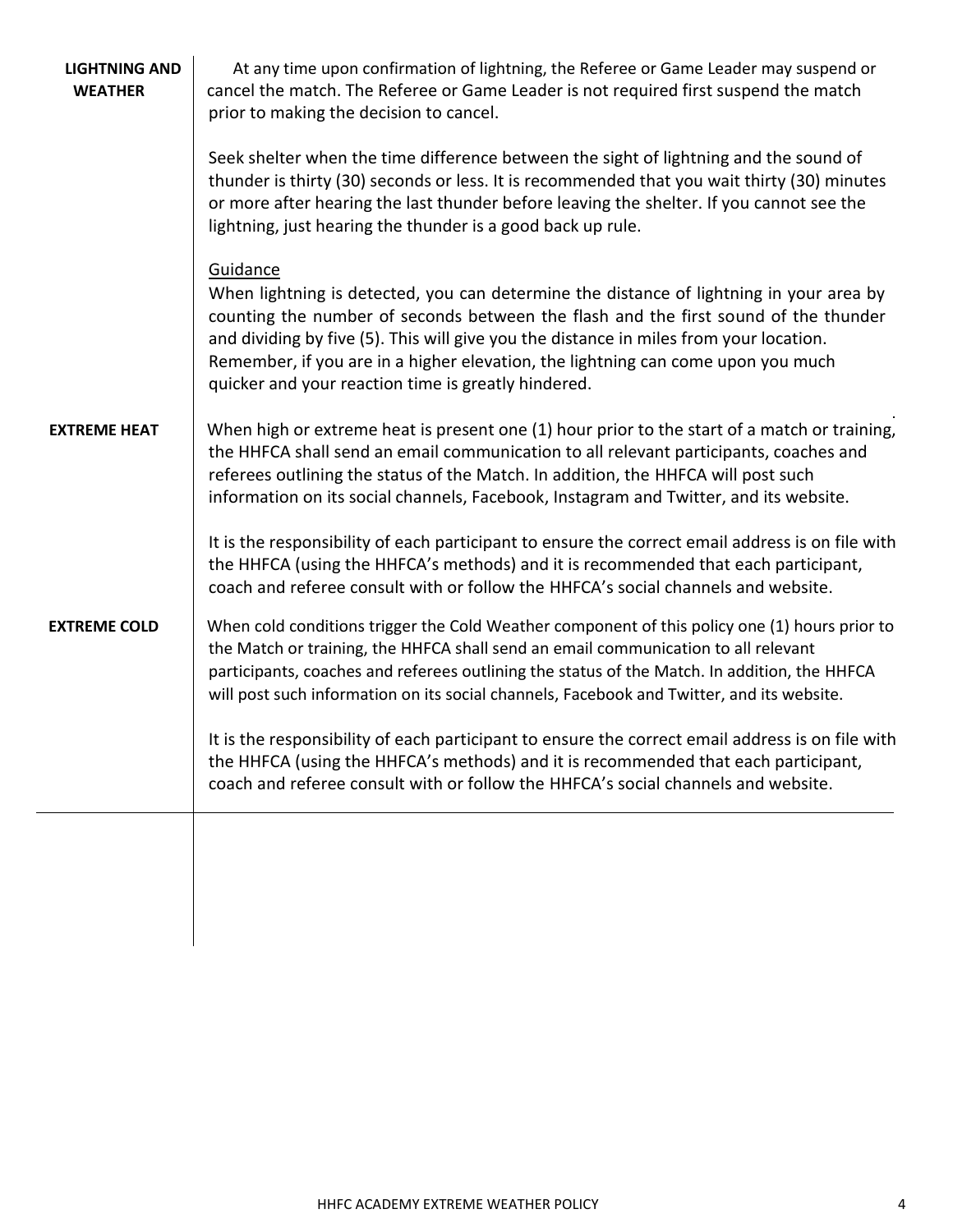#### **ADDITIONAL LIGHTNING INFORMATION**

Please note the following recommendations from Environment Canada:

1. The existence of blue sky and absence of rain are not protection from lightning. Lightning can and does strike as far as ten (10) miles away from the rain shaft. It does not have to be raining for lightning to strike. Many lightning casualties occur in the beginning, as the storm approaches, because many people ignore initial precursors of high winds, some rainfall and cloud cover. Generally, the lightning threat diminishes with time after the last sound of thunder, but may persist for more than thirty (30) minutes.

2 Lightning can strike ahead of the parent cloud – take action even if the thunderstorm is not overhead. Be aware of how close lightning is occurring. The flash-to-bang method is the easiest and most convenient way to estimate how far away lightning is occurring. Thunder always accompanies lightning, even though its audible range can be diminished due to background noise in the immediate environment and its distance from the observer.

Lightning awareness should be increased with the first flash of lightning or the first clap of thunder, no matter how far away. This activity must be treated as a wake-upcall to all.

- 3. The most important aspect to monitor is how far away the lightning is occurring, and how fast the storm is approaching, relative to the distance of a safe shelter.
- 4. Recognize that personal observation of lightning may not be sufficient. Additional weather information may be required to ensure consistency, accuracy and adequate advance warning.
- 5. When larger groups are involved, the time needed to properly evacuate an area increases. As time requirements change, the distance at which lightning is noted and considered a threat to move into the area must be increased. Extending the range used to determine threat potential also increases the chance that a localized cell or thunderstorm may not reach the area giving the impression of a "false alarm".
- 6. Know where the closest "safe structure or location" is to the field or playing area and know how long it takes to get to that safe structure or location.

Safe structure or location is defined as: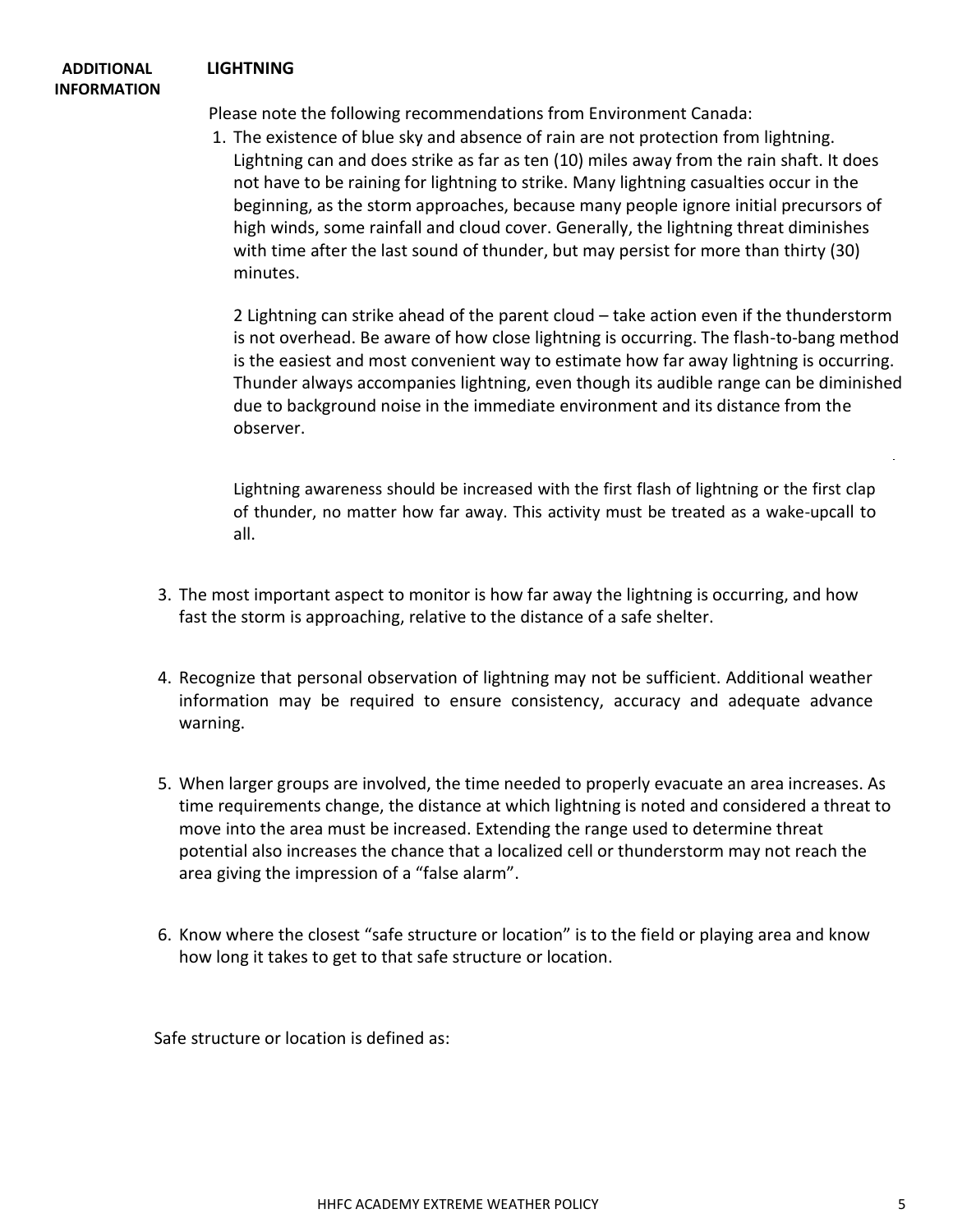Any building normally occupied or frequently used by people, i.e., a building with plumbing and / or electrical wiring that acts to electrically ground the structure. Avoid using shower facilities for safe shelter and do not use the showers or plumbing facilities during a thunderstorm.

In the absence of a sturdy, frequently inhabited building, any vehicle with a hard metal roof (not a convertible or golf cart) and rolled-up windows can provide a measure of safety. A vehicle is certainly better than remaining outdoors. It is not the rubber tires that make a vehicle a safe shelter, but the hard metal roof which dissipates the lightning strike around the vehicle. Do not touch the sides of any vehicle!

If no safe structure or location is within a reasonable distance, find a thick grove of small trees surrounded by taller trees or a dry ditch. Assume a crouched position on the ground with only the balls of the feet touching the ground, wrap your arms around your knees and lower your head. Minimize contact with the ground because lightning current often enters a victim through the ground rather than by a direct overhead strike.

Minimize your body's surface area and the ground! Do not lie flat! If unable to reach safe shelter, stay away from the tallest trees or objects such as light poles or flag poles), metal objects (such as fences or bleachers), individual trees, standing pools of water, and open fields. Avoid being the highest object in a field. Do not take shelter under a single, tall tree.

Avoid using the telephone, except in emergency situations. People have been struck by lightning while using a land-line telephone. A cellular phone or a portable remote phone is a safe alternative to land-line phones, if the person and the antenna are located within a safe structure or location, and if all other precautions are followed.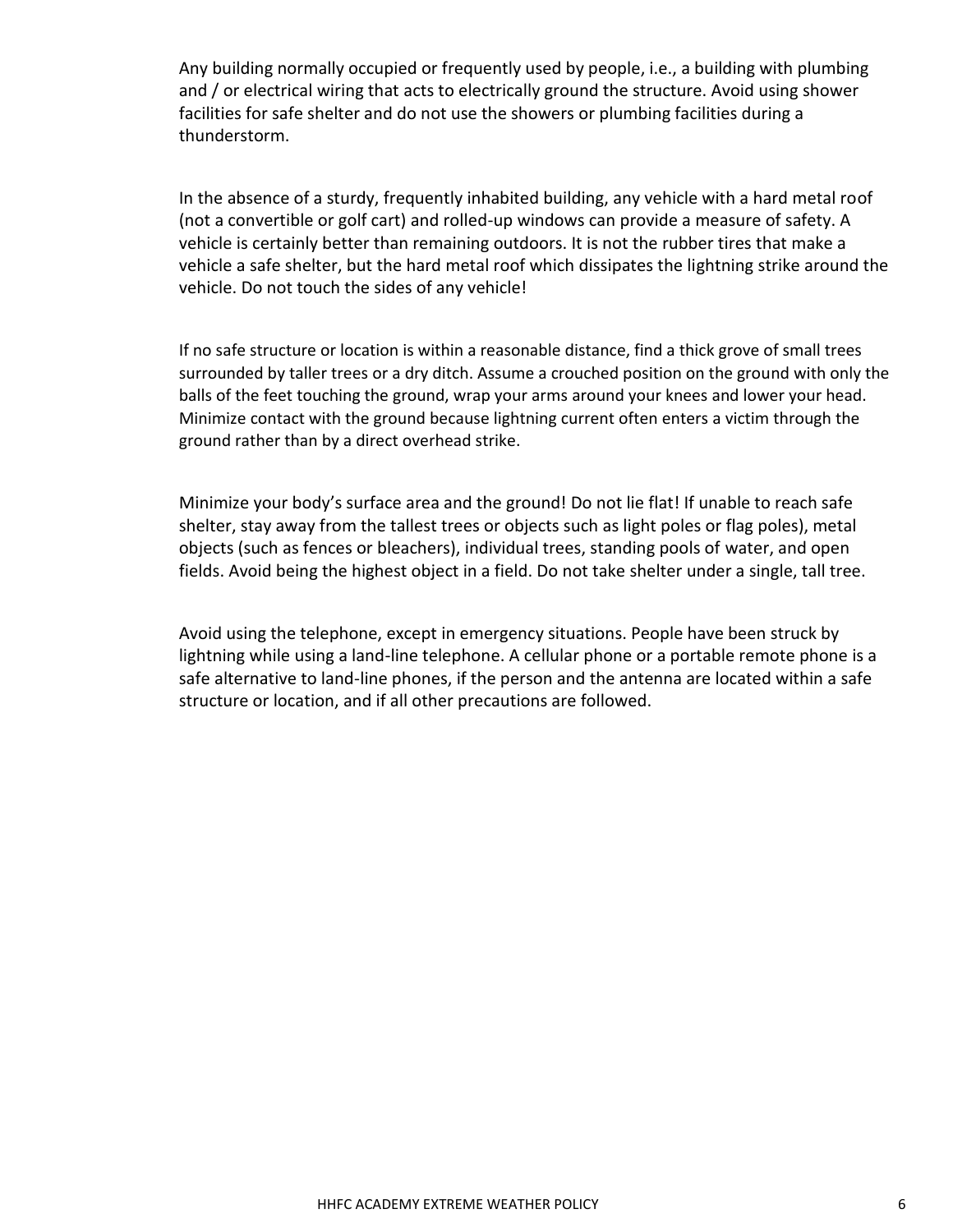#### **EXTREME HEAT**

#### **Proper Hydration**

There are some simple guidelines which have been prepared by the **American College of Sports Medicine (ACSM**) when it comes to running activities in a hot and/or humid environment. The goal in participating in hot weather is to avoid fluid loss from the body or dehydration. Water not only accounts for some 98% of our body composition, but functions to help deliver oxygen to working muscles, and keeps the body from overheating during strenuous activity. Hard working muscles generate heat which is dissipated through the act of sweating. Evaporation of sweat on the skin allows the body to get rid of this heat and cool it off.

Avoid dehydration and make sure you pre-hydrate: Don't wait till you feel thirsty because the body will not be able to tell you in time that you are dehydrated, here are some practical recommendations:

> 2 hours before exercise, drink at least 16 oz or 500 ml (an average bottle of water) 1 hour before exercise, drink at least 08 oz or 250 ml (half an average bottle of water

During the exercise, drink at least 4 to 8 oz every 15-20 minutes

Immediately after the exercise, drink at least 16 oz or 500 ml of water or an electrolyte replacing drink

1 hour after a training session or game consider drinking 16 oz or 500 ml of skim milk or chocolate milk for protein and muscle repair

As a rule of thumb, you should drink at least 500 ml for every 20 lbs of body weight, therefore, someone weighing 140 lbs needs to drink at least 3500 ml of fluid per day if training or playing that day. Drinking carbohydrate and electrolyte fluids may be beneficial in avoiding heat trauma. Wearing light breathable clothing is advised.